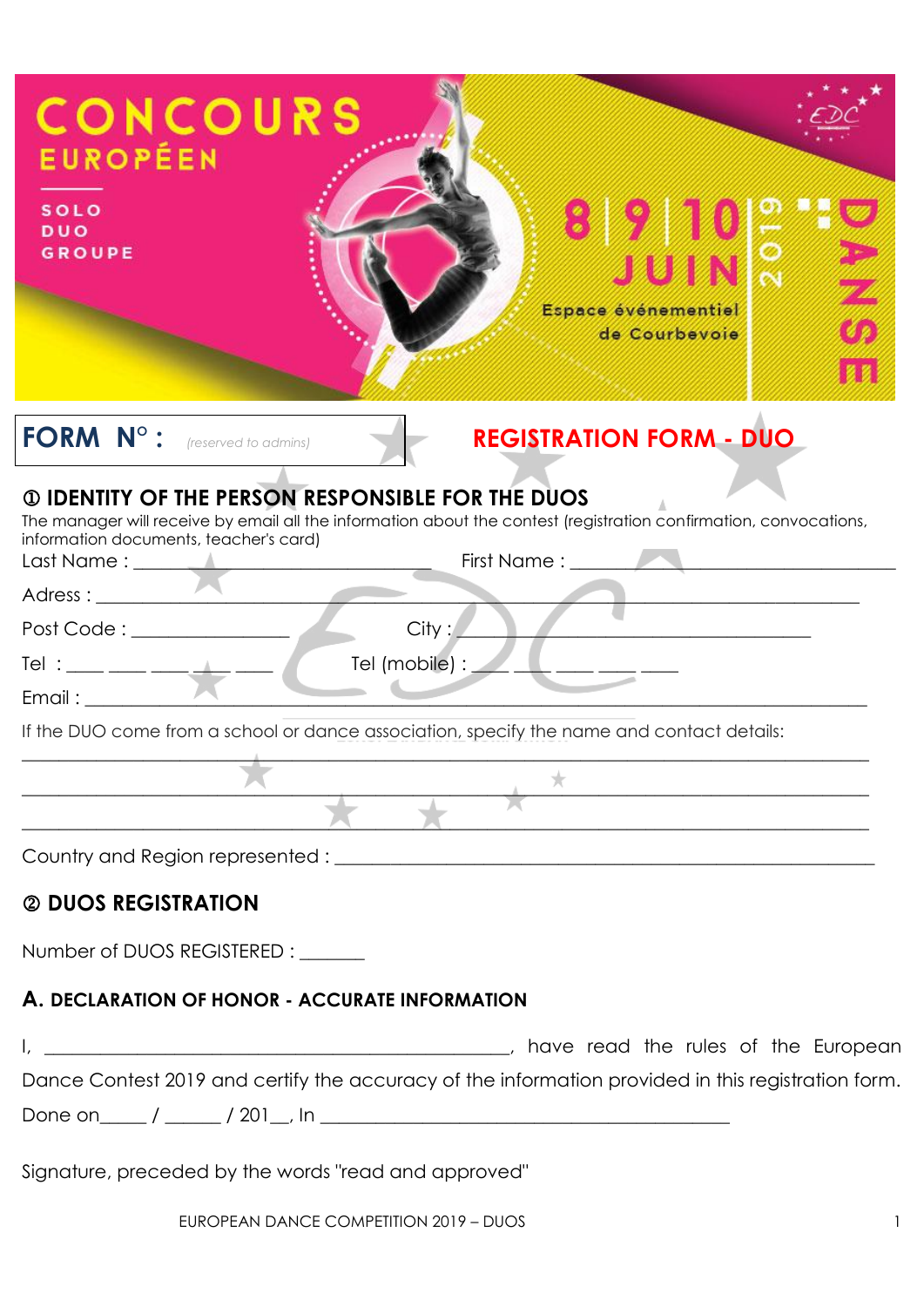## **B. DECLARATION OF HONOR – APTITUDE TO COMPETE**

|                                                                                                                                                                                          |                                                                                                |              | certify that I have the medical certificates         |  |  |
|------------------------------------------------------------------------------------------------------------------------------------------------------------------------------------------|------------------------------------------------------------------------------------------------|--------------|------------------------------------------------------|--|--|
|                                                                                                                                                                                          | of all the candidates I have registered on this form and confirm that all these candidates are |              |                                                      |  |  |
|                                                                                                                                                                                          | eligible to participate in the European Dance Competition 2019.                                |              |                                                      |  |  |
|                                                                                                                                                                                          | Date of $\frac{1}{201}$ / 201   $\frac{1}{201}$                                                |              |                                                      |  |  |
|                                                                                                                                                                                          |                                                                                                |              | Signature, preceded by the words "read and approved" |  |  |
| <b>C. REGISTRATION FEES</b><br>Complete the table below to determine the total amount of registrations.<br>Reminder: The cost of the registration fee is $35 \in \text{TIC}$ per dancer. |                                                                                                |              |                                                      |  |  |
| This fee includes: registration fees and entry fees                                                                                                                                      |                                                                                                |              |                                                      |  |  |
|                                                                                                                                                                                          |                                                                                                |              |                                                      |  |  |
|                                                                                                                                                                                          | Number of DUOS                                                                                 | Cost per duo | Total                                                |  |  |
|                                                                                                                                                                                          |                                                                                                | 70 €         |                                                      |  |  |
|                                                                                                                                                                                          |                                                                                                |              |                                                      |  |  |

The registration fees' payment is online. The website is indicated in the rules of the competition. Once the payment is made, fill the table below:

| shoot the paymont is mead, in the rable below.<br>Order Number** | <b>DATE</b> | Amount (in $\xi$ ) |
|------------------------------------------------------------------|-------------|--------------------|
|                                                                  |             |                    |
|                                                                  |             |                    |
|                                                                  |             |                    |
|                                                                  |             |                    |
|                                                                  |             |                    |
|                                                                  |             |                    |
|                                                                  |             |                    |

\*\* information sent by email after payment of registration on the dedicated website (see contest rules)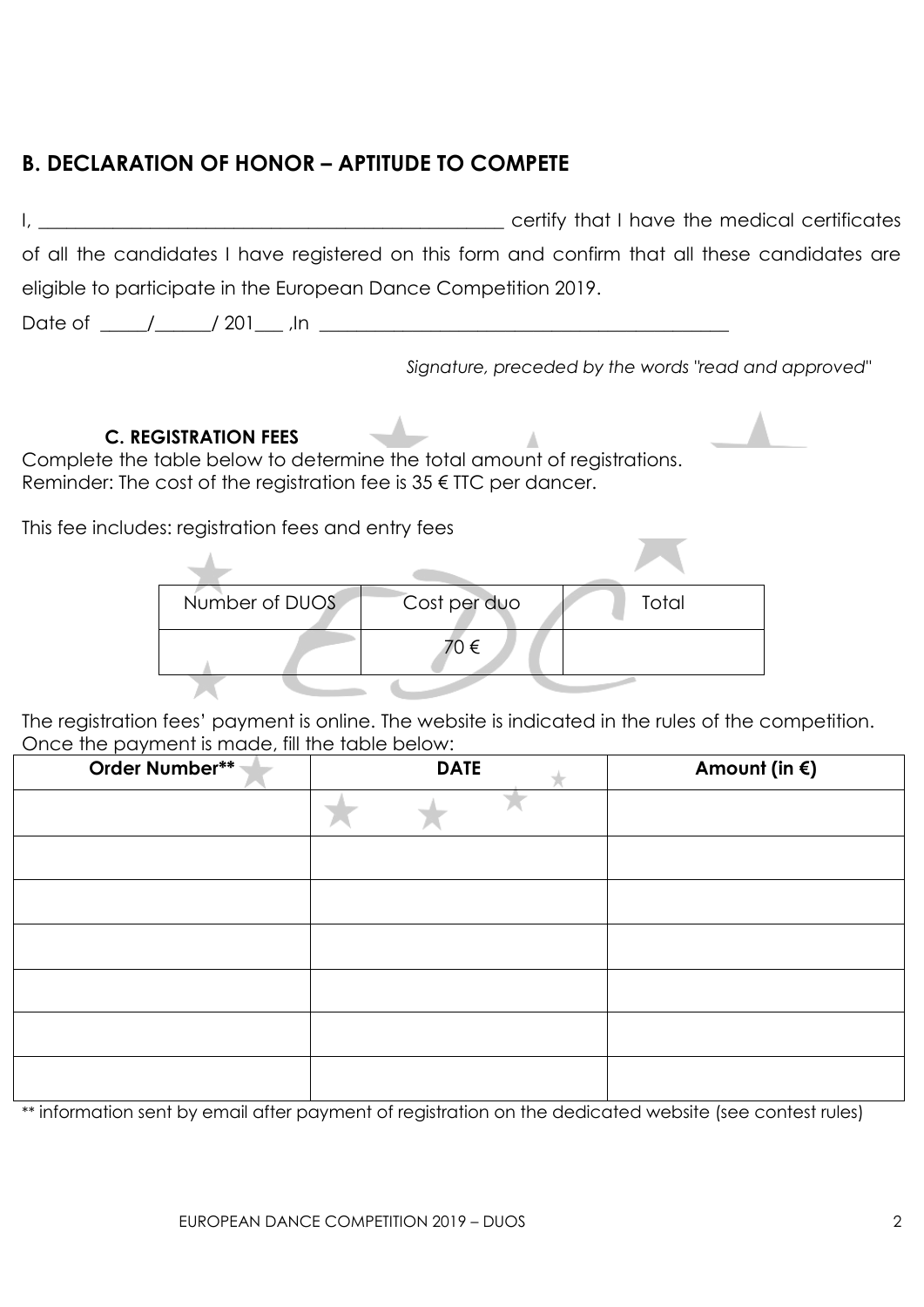## **THANK YOU FOR YOUR PARTICIPATION. WE SUGGEST YOU TO VERIFY THAT YOUR REGISTRATION FORM IS COMPLETE**

- $\square$  Provide credentials if the person in charge of the registration is a teacher (CND card or FFD ...) in order to obtain the free entry with the PROFESSOR PASS. If there is no official document, the teacher must obtain an entry on the online ticketing of the contest.
- $\Box$  Provide the authorization form of image rights signed by each participant or the person legally responsible or a discharge of the person responsible for registration.
- $\square$  Registration fees paid online exclusively.
- $\square$  The application should be complete and sent.

**The soundtrack** is not to be sent with your application. You can send it by email in April 2019 once requested by the Administrators.

#### **PLEASE SEND YOUR FORM TO THE FOLLOWING ADDRESS :**

# **LA DANSE CONCEPT – CED 2019 19 CHEMIN AUX MOINES 28210 FAVEROLLES France**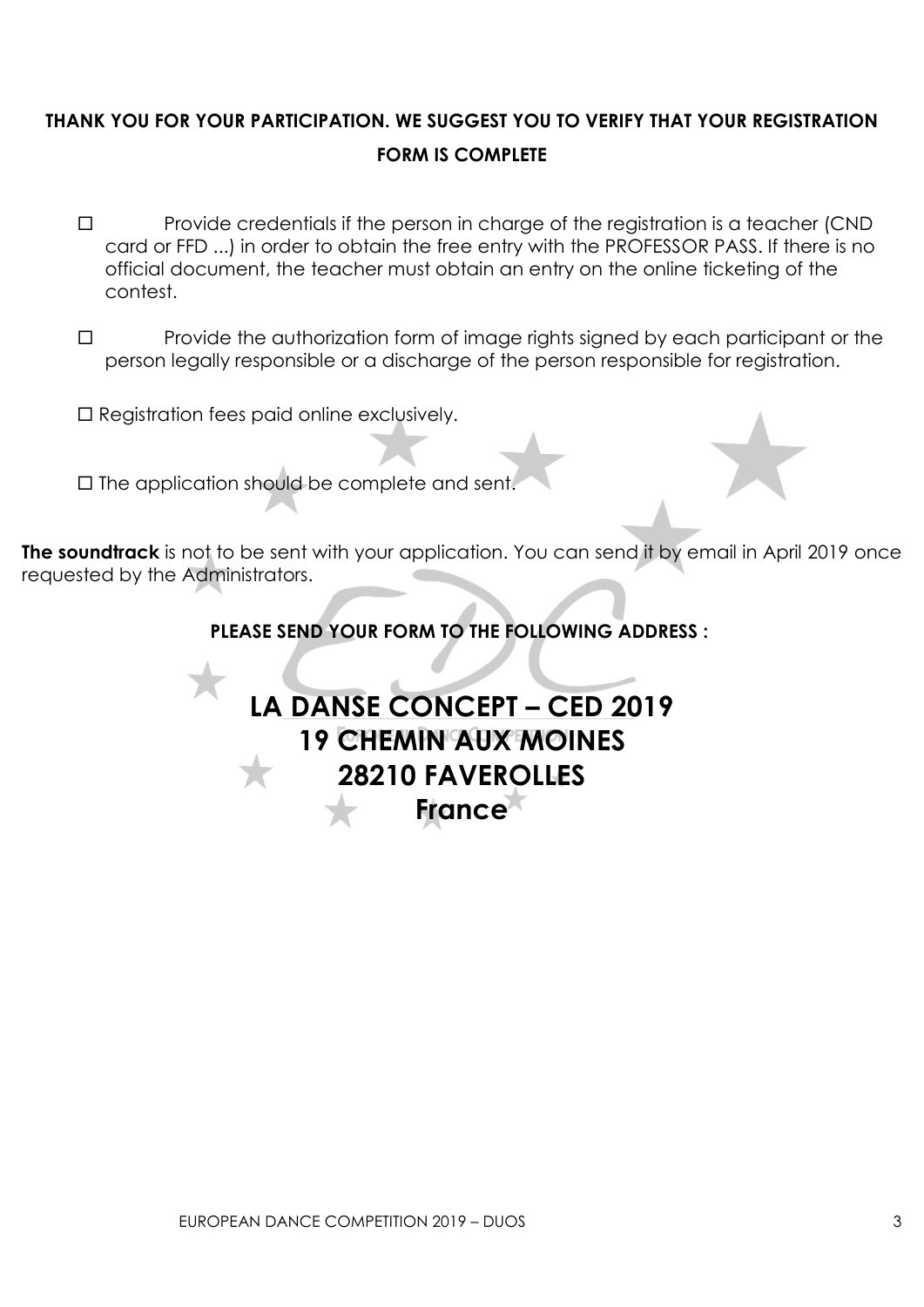

## **IMAGE RIGHTS CONSENT FORM**

The persons listed below declare that they authorize the contest organizers to broadcast their image in the newspapers, media and Partner websites.

| LAST NAME | <b>FIRST NAME</b>                 | <b>SIGNATURE</b> |
|-----------|-----------------------------------|------------------|
|           |                                   |                  |
|           |                                   |                  |
|           | <b>EUROPEAN DANCE COMPETITION</b> |                  |
|           |                                   |                  |
|           |                                   |                  |
|           |                                   |                  |
|           |                                   |                  |
|           |                                   |                  |
|           |                                   |                  |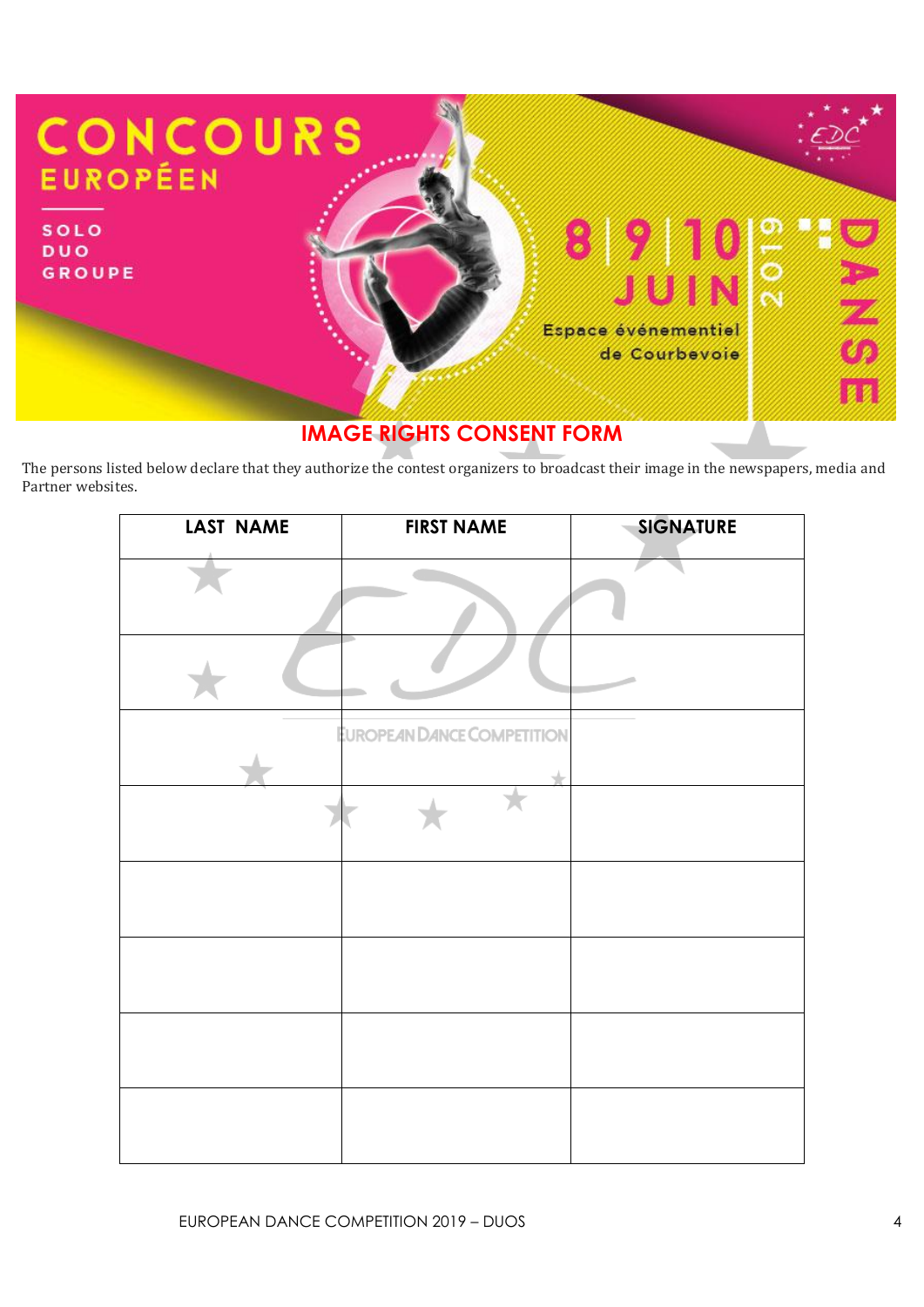| <b>LAST NAME</b> | <b>FIRST NAME</b>          | <b>SIGNATURE</b> |
|------------------|----------------------------|------------------|
|                  |                            |                  |
|                  |                            |                  |
|                  |                            |                  |
|                  |                            |                  |
|                  |                            |                  |
|                  |                            |                  |
|                  |                            |                  |
|                  |                            |                  |
|                  | EUROPEAN DANCE COMPETITION |                  |
|                  | Ж                          |                  |
|                  |                            |                  |
|                  |                            |                  |
|                  |                            |                  |